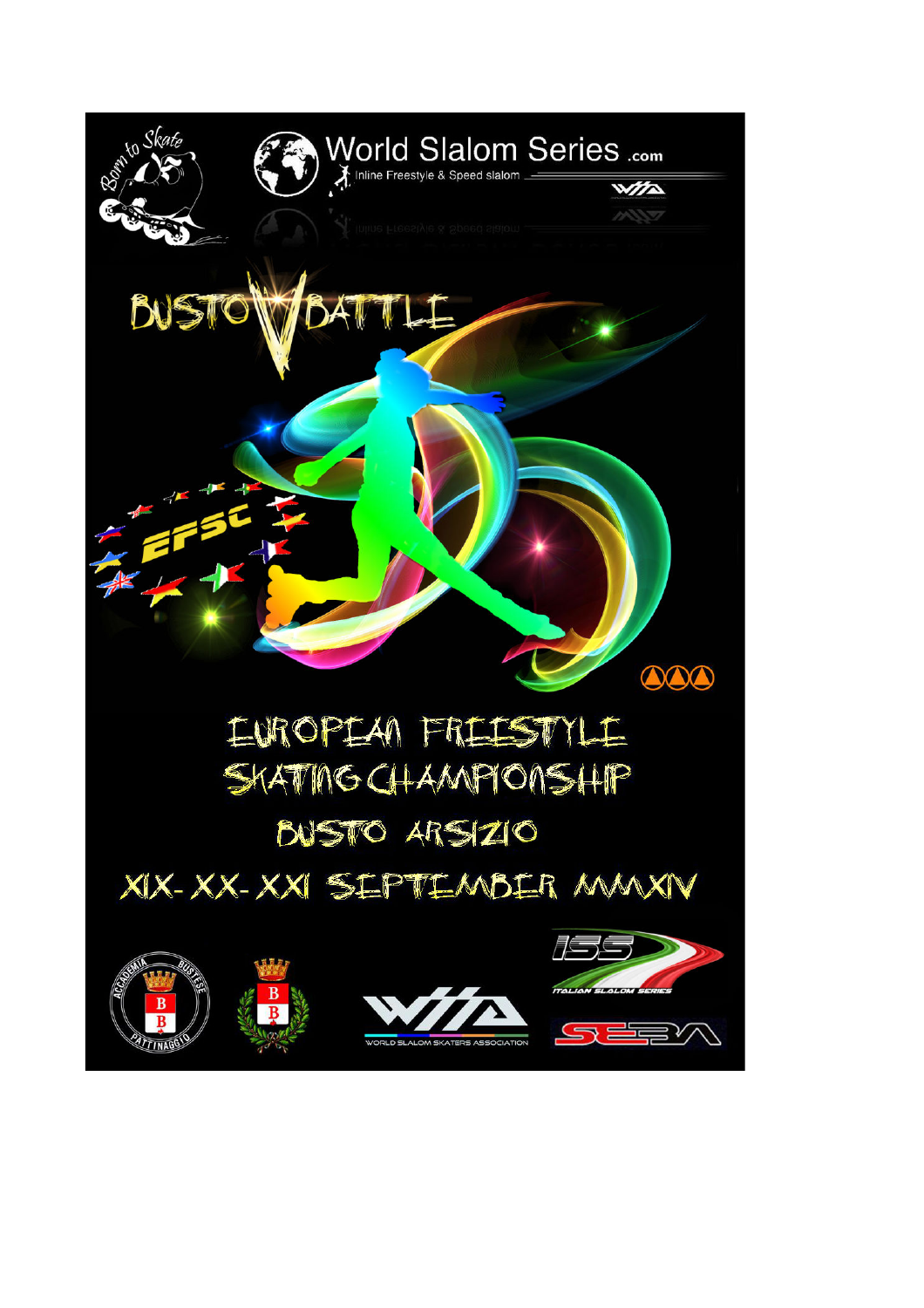## **European Freestyle Skating Championships 2014 Speed Slalom**

Busto Arsizio, Italy, 19-20-21 September 2014

| <b>Final Ranking Speed Slalom Senior Men</b> |                           |                                          |            |                    |                |
|----------------------------------------------|---------------------------|------------------------------------------|------------|--------------------|----------------|
| Rank                                         | ID                        | <b>Name</b>                              |            | Ctry Q.B.T. F.B.T. |                |
| $\mathbf{1}$                                 | 10671101813 Fort Jimmy    |                                          | <b>FRA</b> | 4,497              | 4,962          |
| $\overline{2}$                               |                           | 10911000504 Nai Oleari Simone            | <b>ITA</b> |                    | 4,438 4,919    |
| 3                                            | 10671000238 Fort Yohan    |                                          | FRA        | 4,450              | 4,968          |
| 4                                            | 10911000078 Brivio Savio  |                                          | ITA.       |                    | 4,428 4,856    |
| 5                                            |                           | 10671000150 Claris Alexandre             | <b>FRA</b> |                    | 4,477 5,060    |
| 6                                            |                           | 10271000170 De Araujo Diego              | ITA        |                    | 4,548 5,035    |
| 7                                            |                           | 10911000230 Ferrari Tiziano              | ITA        | 4,607              | 5,137          |
| 8                                            |                           | 11701101231 Rezende Borges Matheus       | <b>ESP</b> |                    | 4,658 5,421    |
| 9                                            |                           | 10911000077 Brambilla Alessandro         | ITA        |                    | 4,553 5,752    |
| 10                                           |                           | 10911202641 Rosato Roberto               | ITA        | 4,656              | 5,309          |
| 11                                           |                           | 10671000277 Guillou Hervé                | <b>FRA</b> | 4,663              | 5,685          |
| 12                                           |                           | 11461000679 Sulinowski Michal            | <b>POL</b> | 4,666              | 5,628          |
| 13                                           |                           | 10911000561 Piacentini Davide            | ITA        |                    | 4,667 4,849    |
| 14                                           |                           | 10911000283 Guslandi Lorenzo             | ITA        | 4,673              | 5,191          |
| 15                                           |                           | 10671000417 Lebois Romain                | <b>FRA</b> | 4,690              | 5,605          |
| 16                                           | 11651102185 Breznik Pavel |                                          | <b>SVK</b> | 4,695              | 5,539          |
| 17                                           | 10671202413 Rayer Alan    |                                          | <b>FRA</b> | 4,702              |                |
| 18                                           |                           | 10911303250 Santoni Nicolhas Yuki        | ITA        | 4,787              | $\overline{a}$ |
| 19                                           |                           | 11461000330 Jaworski Dawid               | <b>POL</b> | 4,792              |                |
| 20                                           |                           | 11511000725 Tsokolov Alexey              | <b>RUS</b> | 4,811              |                |
| 21                                           |                           | 10671202411 Giron Raphael                | <b>FRA</b> | 4,934              |                |
| 22                                           |                           | 10911000011 Allegrini Matteo             | ITA        | 4,970              |                |
| 23                                           |                           | 11701000599 Rezende Borges Plinio Marcos | <b>ESP</b> | 4,979              |                |
| 24                                           |                           | 11511000652 Shitov Andrey                | <b>RUS</b> | 4,982              |                |
| 25                                           |                           | 10911000044 Bartolucci Federico          | ITA        | 5,072              |                |
| 26                                           |                           | 10911000583 Quiriconi Nicolas            | <b>ITA</b> | 5,113              |                |
| 27                                           |                           | 10911303686 Demuru Lorenzo               | <b>ITA</b> | 5,130              |                |
| 28                                           |                           | 11511000620 Ryazantsev Kirill            | RUS        | 5,141              |                |
| 29                                           |                           | 11511102194 Timchenko Sergey             |            | RUS 5,150          |                |
| 30                                           |                           | 11511102202 Shirobokov Denis             |            | RUS 5,238          |                |
| 31                                           |                           | 10911303842 Chiapponi Gabriele           | ITA        | 5,331              |                |
| 32                                           |                           | 10911303869 Lazzerini Marco              | ITA        | 5,357              |                |
| 33                                           |                           | 10911101195 Rotunno Andrea               | ITA        | 5,372              |                |
| 34                                           | 10911101768 Fusco Kimon   |                                          | ITA        | 5,387              |                |
| 35                                           |                           | 11511102195 Timchenko Alexandr           | <b>RUS</b> | 5,467              |                |
| 36                                           |                           | 10671000206 Du Peloux Flavien            | FRA        | 5,546              |                |
| 37                                           |                           | 10911202846 Sansoni Filippo              | ITA        | 5,567              |                |
| 38                                           |                           | 10911000151 Cola Alessandro              | ITA        | 5,710              |                |